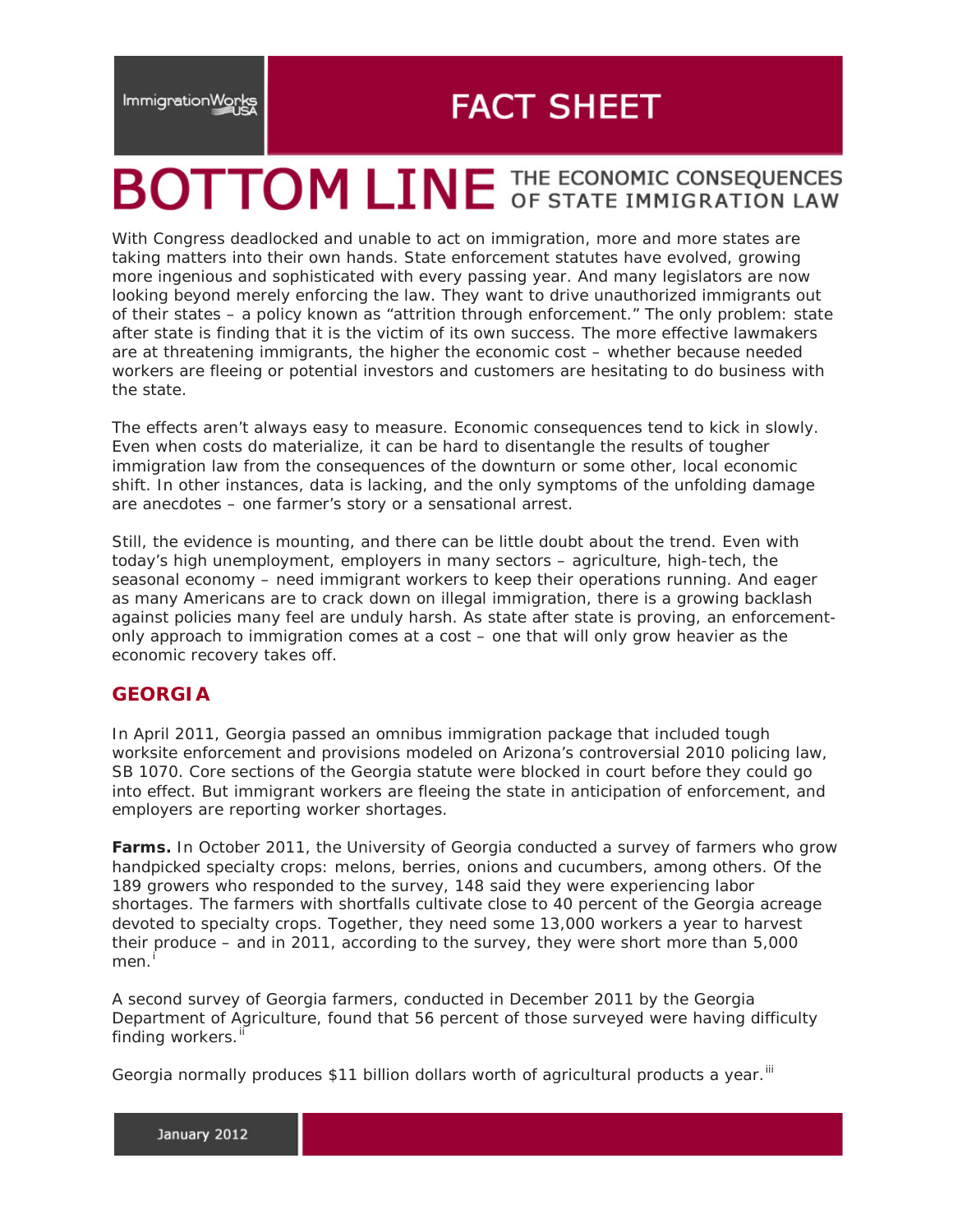According to the University of Georgia survey, \$75 million worth of crops rotted in the fields in 2011 because there were not enough workers available to harvest them.<sup>[iv](#page-4-3)</sup>

Growing anecdotal evidence confirms these survey results:

- **Squash and peppers.** Winston Bridges from Quitman, Georgia, could not fill 40 jobs in June 2011, and he had to make do with less than half his usual workforce – 30 seasonal workers. Without enough farmhands, 60 percent of the squash and 40 percent of the peppers Bridges planted last spring were ne[v](#page-4-4)er harvested. $^{\vee}$
- **Blackberries.** Gary Paulk, a blackberry farmer from Irwin County, lost a third of his farmhands after the immigration law passed. Without enough workers, he calculated, 10 percent of the blackberries that were ripening in his fields rotted before they could be picked. Vi

Blackberries, blueberries, squash, peppers, onions and other specialty crops that Georgia farmers pick by hand cannot be replaced by mechanically harvested produce – the fruit and vegetables would be too damaged to sell fresh and would have to be frozen or canned. According to the Center for American Progress, this would diminish the value of Georgia's agricultural production by \$800 million a year. Vil

**Dairies.** In July 2011, Georgia Milk Producers asked dairy farmers about labor shortages. Farms that account for two-thirds of the state's cows responded to the survey, and 45 per percent reported they were unable to fill open positions. Vill

**Restaurants.** A Georgia Restaurant Association survey conducted in July 2011 found 49 percent of surveyed restaurants reporting labor shortages, and 88 percent of respondents were concerned about shortages in the future. Lack of workers and related business losses have cut some restaurants' revenue by as much as \$80,000 per month.<sup>[ix](#page-4-8)</sup>

**Ripple effects.** In Georgia as elsewhere, agricultural jobs support many other jobs up and downstream in the local economy – at businesses ranging from feed supply stores to banks and insurance companies. Altogether, agricultural production accounts for 8 percent of the Georgia economy.<sup>[x](#page-4-9)</sup> And according to the University of Georgia's October survey, the worker shortages being experienced by specialty crop farmers shrank state output by \$181 million in 2011. [xi](#page-4-10)

## **ALABAMA**

In June 2011, Alabama passed an omnibus immigration law that combines worksite enforcement, an Arizona-like policing measure and a raft of other, novel immigration enforcement provisions not yet seen in other states. The statute mandates E-Verify for all Alabama employers. It gives local police authority to check the immigration status of people they stop for other reasons who they suspect are in the country illegally. It requires public schools to collect data on the immigration status of students and their parents. And it cancels all contracts, private and public, with unauthorized immigrants – a blanket provision that could cover almost anything, from leases to zoning permits.

Immigrants are said to be fleeing the state in droves – not just unauthorized immigrants, but also legal residents who fear they will be caught in the dragnet.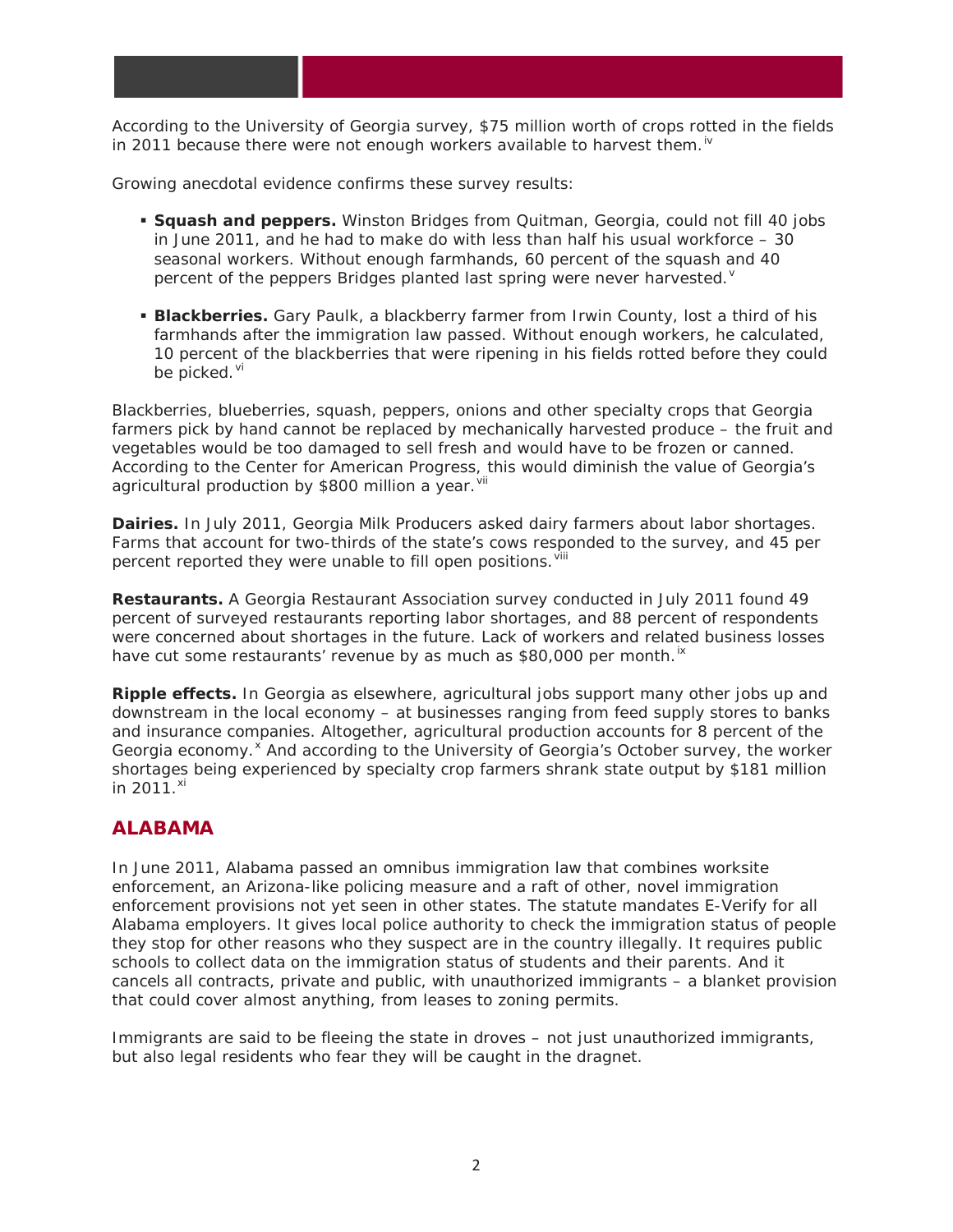#### **WORKER SHORTAGES**

Little data yet exists on how many immigrants have left Alabama or the economic damage their flight is causing. But anecdotal evidence is mounting.

- **Construction.** According to the Associated General Contractors, the number of workers employed in construction in Alabama fell from 85,900 to 80,700 in the five months after the law passed  $-2,700$  jobs were lost in September alone.  $x$ <sup>ii</sup> Worker shortages have been particularly acute in Tuscaloosa, where residents are rebuilding in the wake of tornado damage last spring. Construction companies reported "no-show employees" in a variety of trades and say rebuilding slowed significantly. XIII
- **Apples.** Bob Deutscher from Jackson County, Alabama, lost half his workers at the height of the apple-picking season in October. The damage: two-thirds of his apples could not be picked – overripe, they fell from the trees and rotted. $x^i$
- **Tomatoes.** Tomato farmer Lana Boatwright from Chandler Mountain, Alabama, lost 40 of 48 Hispanic workers after the new law took effect. Tomato grower Chad Smith, also from Chandler Mountain, lost 80 percent of his workers.<sup>[xv](#page-4-14)</sup>
- **Landscaping.** Bill Cook, a Montgomery horticulture farmer, received only two applications for the landscaping supervisor position he fills every spring – most years, more than 30 people apply for the job. And Rick Pate, who runs a commercial landscaping company in Montgomery, spent thousands of dollars to train a crew of legal immigrants, only to have them disappear after the law passed. XVI

#### **REPUTATIONAL DAMAGE**

Alabama is a right-to-work state, and over the past 15 years it has persuaded several large foreign car manufacturers to open assembly plants: Mercedes-Benz, Honda and Hyundai. In 2010, cars accounted for 30 percent of Alabama's total exports and 16 percent of its manufacturing GDP. Since 2001, the automotive industry has created 35,000 jobs in the state. [xvii](#page-4-16)

But Alabama's new immigration enforcement law is threatening the state's business-friendly reputation as critics' worst fears of racial profiling appear to be coming true.

- **Mercedes-Benz.** A 46-year old manager visiting from Germany was arrested and briefly jailed in Tuscaloosa in November for not carrying a driver's license while driving a rental car.
- **Honda.** Just 12 days later, a Japanese man on assignment at Honda's assembly plant in Lincoln was stopped and detained at a traffic checkpoint where officers were looking for immigrants without licenses. The Honda employee was carrying an international driver's permit and passport, but not an Alabama or country-of-origin license as required by the law.
- **Giving new meaning to an old stereotype.** Both the Mercedes and Honda stories have been widely reported in the national media, prompting charges that 50 years after the civil rights movement, Alabama is undoing everything residents accomplished over the decades to transform the state's reputation and remove the stains of the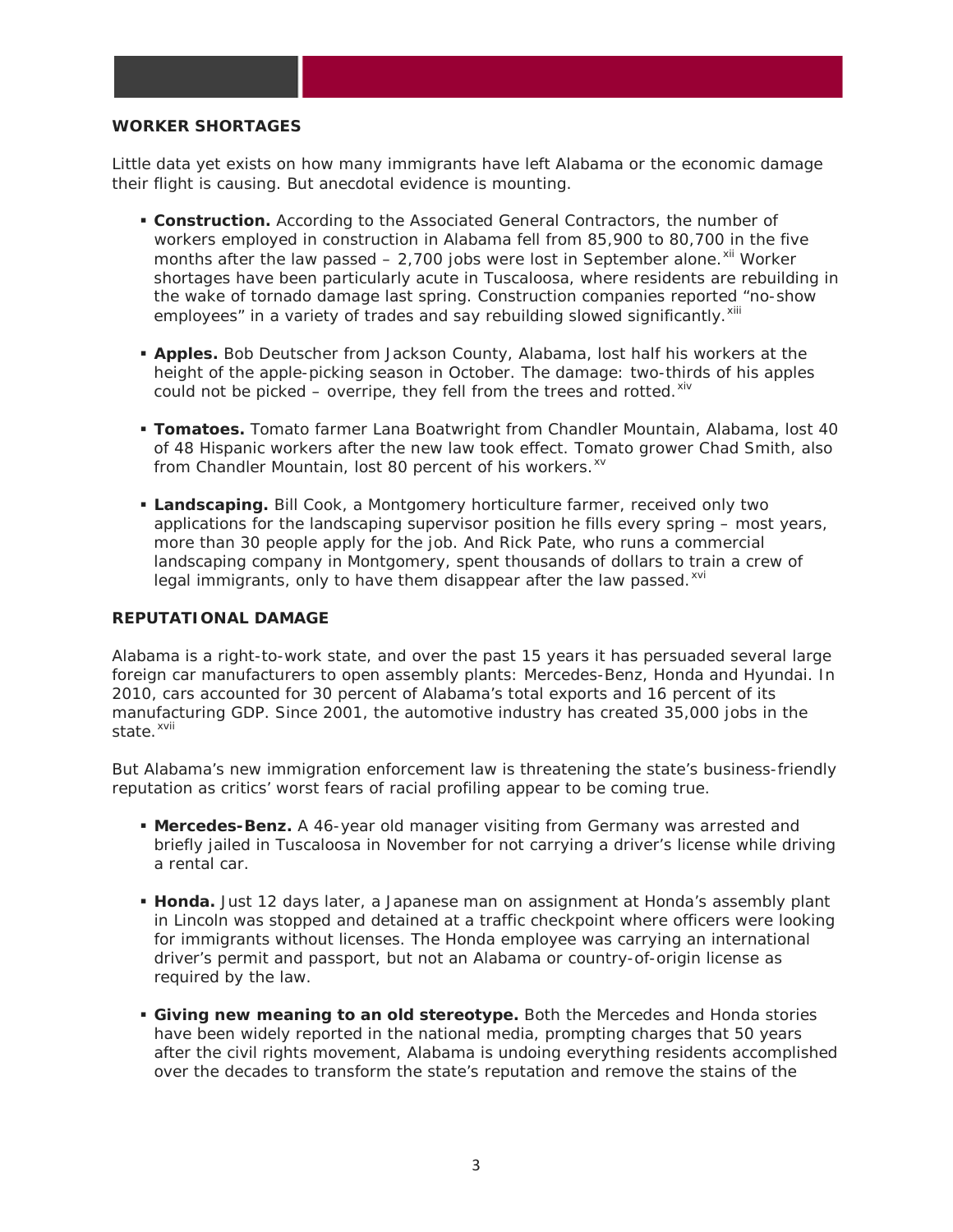past. "Jim Crow is dead," a *New York Times* editorial quoted one Alabama resident, "but his cousins are still alive."

 **Buyers' remorse.** In the wake of the Mercedes and Honda arrests, Alabama's Republican Gov. Robert Bentley – once a key supporter of the new immigration law – admitted to the media that the measure could potentially hurt the state's ability to attract fore[i](#page-4-17)gn businesses. <sup>xviii</sup>

## **ARIZONA**

For nearly a decade, Arizona has been at the forefront of state efforts to take over from the federal government, passing and implementing an array of enforcement measures designed to drive unauthorized immigrants out of the state. A ballot initiative passed in 2004 required residents to prove their citizenship before voting or receiving public benefits. In 2007, Arizona was the first state in the country to require all employers in the state to enroll in E-Verify – and this sweeping mandate, the Legal Arizona Workers Act, was soon imitated in states across the country. Then in 2010, Arizona once again spearheaded a national trend: its controversial policing law, SB 1070, which requires local police to check the immigration status of people they suspect are in the country illegally, has spawned copycats in four other states.<sup>[xix](#page-4-18)</sup>

#### **WORKER SHORTAGES**

**One exodus after another**. Reports that workers were fleeing Arizona began to surface in the media in mid-decade. In 2007, following passage of the Legal Arizona Workers Act, a study by the Public Policy Institute of California reported that 92,000 – 17 percent – of Arizona's noncitizen Hispanics had left the state. XX A second study, conducted in 2010 by BBVA Bancomer Research, estimated that 100,000 Hispanics fled after passage of the 2010 policing law.<sup>[xxi](#page-4-20)</sup>

Anecdotal evidence confirms that many Arizona businesses are having trouble finding workers.

- **Lettuce.** During the summer, most American lettuce comes from California. But in winter months, farmers in Yuma, Arizona, supply 90 percent of the lettuce consumed nationwide. In 2011, Yuma growers were so pressed for workers that they were able to pick only 40 percent of their crop, doubling the price of lettuce not just in Arizona but across the country. [xxii](#page-4-21)
- **Onions.** Santiago Gonzalez, a farmer in El Mirage, Arizona, used to cultivate 700 acres of onions. In 2011, he planted only ten acres. He would have liked to plant more, but could find no one to finance the crop – investors were afraid he would not find workers to harvest it.<sup>xxiii</sup>
- **Construction.** Housing construction has plummeted in Arizona since the national downturn began in 2006. Even so, David Jones, president of the Arizona Contractors Association, reported in 2008 that builders were having trouble finding workers. XXIV
- **Farm closures.** Unable to count on finding workers or harvest their crops reliably, some Arizona farmers are simply closing down. In 2010, there were 15,500 farms operating in the state  $-137$  fewer than in 2007.  $xxy$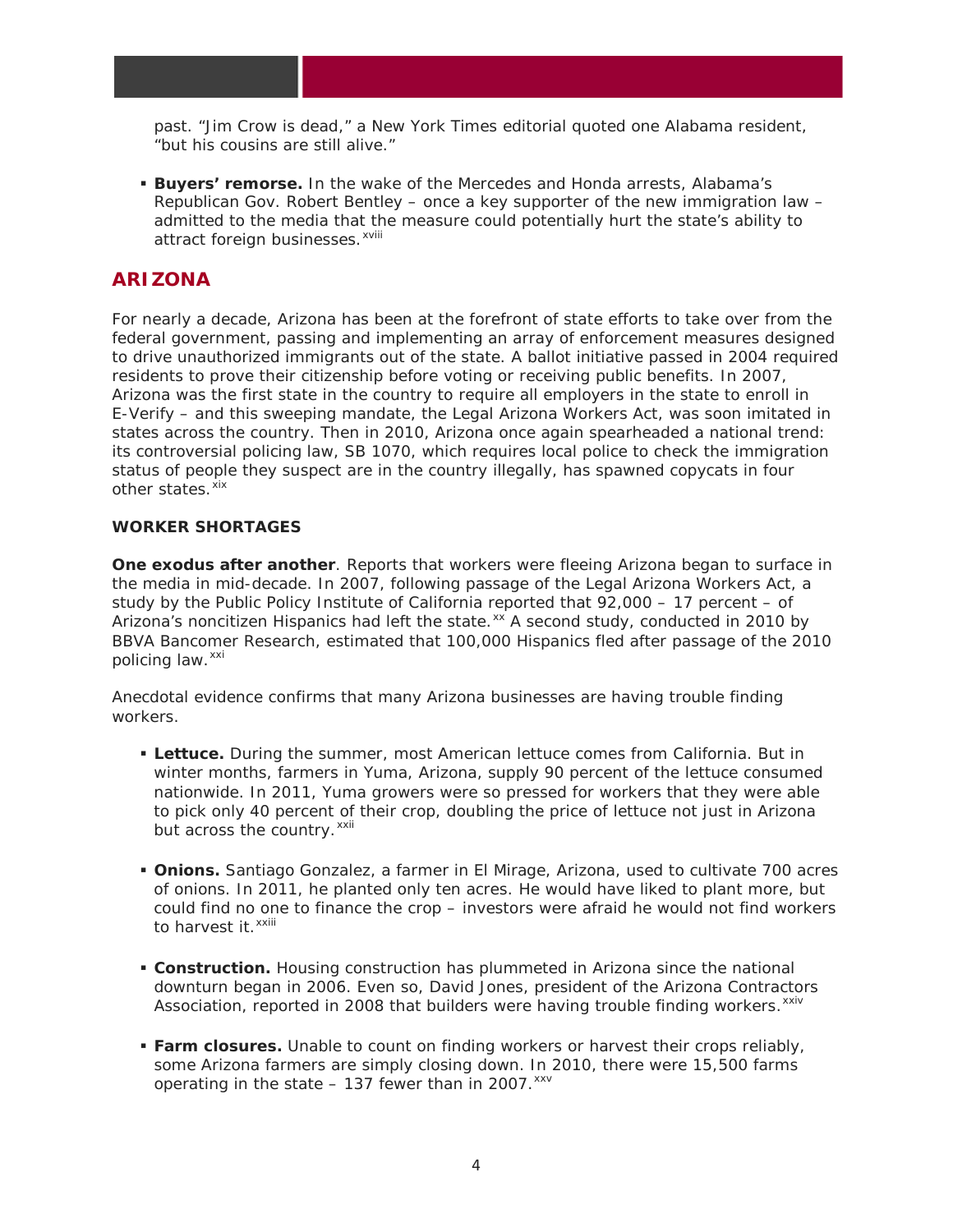<span id="page-4-1"></span><span id="page-4-0"></span>**A bottom-line estimate.** In 2008, economic consultants at the Texas-based Perryman Group calculated that if all unauthorized immigrants left Arizona, the state would lose \$26.4 billion in economic activity, \$11.7 billion in gross state product and more than 140,000 jobs. [xxvi](#page-4-24)

#### <span id="page-4-3"></span><span id="page-4-2"></span>**REPUTATIONAL DAMAGE**

<span id="page-4-5"></span><span id="page-4-4"></span>Groups across the nation reacted to passage of SB 1070 with calls to boycott Arizona. More than 15 U.S. cities passed measures forbidding their employees to travel to the state on work-related business. Dozens of conferences and conventions were canceled. And tens of thousands of people across the country participated in demonstrations pillorying the law as a racially motivated assault on immigrants and an invitation to ethnic profiling.

<span id="page-4-7"></span><span id="page-4-6"></span>business, the state's 150,000-person tourism industry has shed 3,000 jobs.<sup>xxvii</sup> **Boycott costs.** The tourism industry has been the hardest hit. According to Arizona Employers for Immigration Reform, Arizona's \$18 billion tourism industry has lost \$490 million since the policing law was passed in April 2010. Hotel cancellations have totaled \$45 million and conference cancellations \$141 million. Bottom line: as a result of this drop in

#### <span id="page-4-10"></span><span id="page-4-9"></span><span id="page-4-8"></span>**LEGAL COSTS**

<span id="page-4-12"></span><span id="page-4-11"></span>The state of Arizona has been defending itself in court since 2007. A coalition of Arizona business associations, civil rights groups and the U.S. Chamber of Commerce challenged the Legal Arizona Workers Act shortly after it passed, and Arizona fought the case all the way through the federal system – from district court through the Ninth U.S. Circuit Court of Appeals and onto the U.S. Supreme Court. In 2010, SB 1070 was challenged by the Department of Justice and that case too has now made it to the Supreme Court.

<span id="page-4-18"></span><span id="page-4-17"></span><span id="page-4-16"></span><span id="page-4-15"></span><span id="page-4-14"></span><span id="page-4-13"></span>cost Arizona and its supporters more than \$2 million. XXVIII Taxpayers are not footing the bill. Most of the expenses have been paid with donations to a legal defense fund. But according to one estimate, the SB 1070 defense alone has already

<span id="page-4-24"></span><span id="page-4-23"></span><span id="page-4-22"></span><span id="page-4-21"></span><span id="page-4-20"></span><span id="page-4-19"></span>*ImmigrationWorks USA is a national nonprofit organization building a grassroots business constituency in favor of immigration reform. The national network links major corporations, trade associations and 25 state-based coalitions of small to medium-sized employers working to advance better immigration law. Their shared aim: legislation that brings America's annual legal intake of foreign workers more realistically into line with the country's labor needs.*